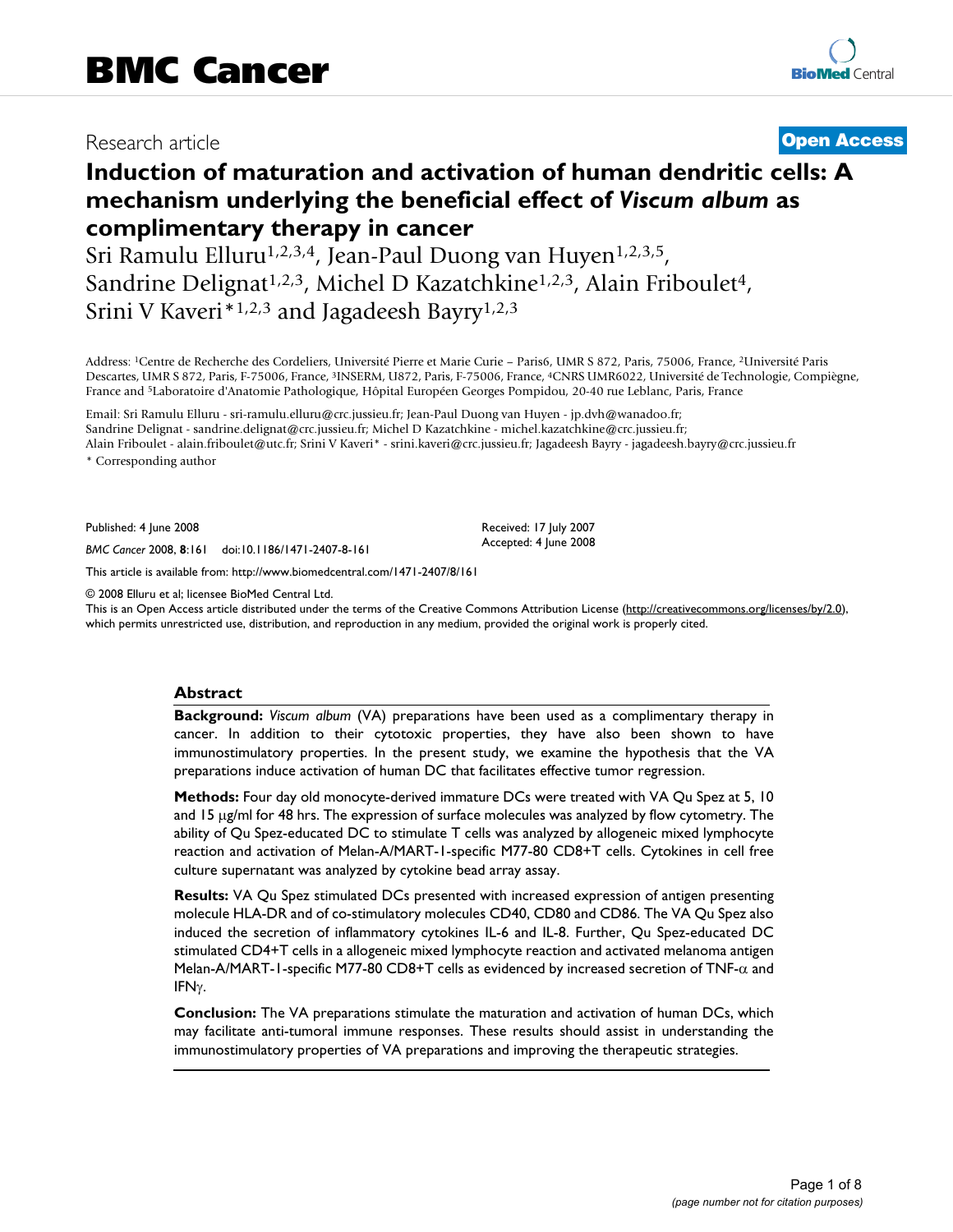# **Background**

VA preparations are aqueous extracts from *Viscum album* (also known as European mistletoe) consisting of different types of lectins [1-3]. In addition to mistletoe lectins (ML), biologically active components of VA preparations include viscotoxins, several enzymes, peptides (such as viscumamide), amino acids, thiols, amines, polysaccharides, cyclitoles, lipids, phytosterols, triterpines, flavonoids, phenylpropanes and minerals [3,4]. VA preparations have been used as a complimentary therapy in cancer. Several studies have reported the clinical benefits of VA preparations in cancer patients [5,6]. Treatment with VA preparations or purified ML has also been shown to be associated with tumor regression in several experimental models [7,8]. The mechanisms underlying the anti-tumoral activity of VA preparations are complex and not completely understood. The proposed mechanisms include induction of apoptosis of tumor cells and lymphocytes, inhibition of angiogenesis and stimulation of the cellular compartment of the immune system [9-14].

During the course of tumor development, the tumor evades the immune system through the secretion of various factors such as VEGF, IL-10 and PGE<sub>2</sub> that have been shown to inactivate the immune system [15]. The different pathways of immune evasion by tumors involve: induction of immune tolerance, resistance to killing by immune effector cells, and imparting functional paralysis of professional antigen presenting cells (APCs) such as dendritic cells (DCs) [15].

DCs are the professional APCs that are specialized in the uptake of antigens and their transport from peripheral tissues to the lymphoid organs [16,17]. Because of their capacity to stimulate naive T cells, DCs have a central role in the initiation of primary immune responses [18]. DCs reside in periphery as immature cells with a high ability to endocytose target antigens [19]. Upon receiving appropriate stimuli and in the context of inflammation, DCs undergo maturation process characterized by increased surface expression of antigen presenting HLA molecules and co-stimulatory molecules such as CD80 and CD86 and secrete several pro-inflammatory cytokines [20].

Tumor cells suppress the maturation and activation process of DCs [21]. Thus, several studies have demonstrated that DCs that reside in the tumor site or in the vicinity of tumor are immature with a decreased ability to stimulate T cells [22,23]. In addition, tumor cells secrete several anti-inflammatory cytokines such as IL-10 and TGF, which can suppress the functions of DCs [24-26]. In view of the anti-tumoral and immunostimulatory properties of VA preparations, and the central role of DCs in antitumoral immune response, we examined the hypothesis that VA preparations stimulate the DCs, which in part explains the mechanisms underlying the beneficial effect of VA preparations in cancer therapy.

# **Methods**

### *Antibodies and reagents*

Recombinant human (rh) interleukin-4 (IL-4) was obtained from R&D Systems (Lille, France), and rh granulocyte macrophage-colony-stimulating factor (rh GM-CSF), rhIL-2 and rhTNFα were obtained from Immunotools (Friesoythe, Germany). FITC-conjugated monoclonal antibodies (mAb) to HLA-DR and CD80, PE-conjugated mAbs to CD86, CD40 and CD83 and APC-conjugated mAbs to CD11c were obtained from BD biosciences (France).

# *VA preparations*

VA Qu Spez, was a kind gift from Weleda AG (Arlesheim, Switzerland). VA Qu Spez is the extract of *Viscum album* growing on oak trees. The VA preparations are therapeutic preparations that are free from endotoxins. VA preparations are formulated in sodium chloride (NaCl 0.9%) isotonic solution as 5 mg/ml vials. During the manufacturing process, VA preparations are prepared by standardizing the levels of Mistletoe lectins and Viscotoxins. The concentrations of the lectins and viscotoxins of the different preparations used in the study are summarized in Table 1.

### *Generation and culture of monocyte-derived human dendritic cells*

Peripheral blood mononuclear cells (PBMC) were isolated from buffy coats of healthy donors purchased from Hopital Hotel Dieu, Etablissement Français du Sang (06/ EFS/029, dated 29.05.2006), upon ethical approval for the use of such materials. The percentage of monocytes in the PBMC preparations was in the range of 9 to 14%. Monocytes were positively isolated using CD14 beads (Miltenyi Biotec, France). The purity of the monocytes after purification is > 98%. Immature DCs were generated by culturing monocytes for 4 days in RPMI 1640 contain-

**Table 1: Concentrations of Mistletoe Lectins and Viscotoxins in VA Qu Spez**

| Preparation | Concentration used $(\mu g/ml)$ | Lectin $(ng/ml)$ | Viscotoxin (ng/ml) |
|-------------|---------------------------------|------------------|--------------------|
| VA Qu Spez  |                                 | 0.375            | 0.012              |
| VA Qu Spez  | 10                              | 0.750            | 0.024              |
| VA Qu Spez  |                                 | I.I25            | 0.036              |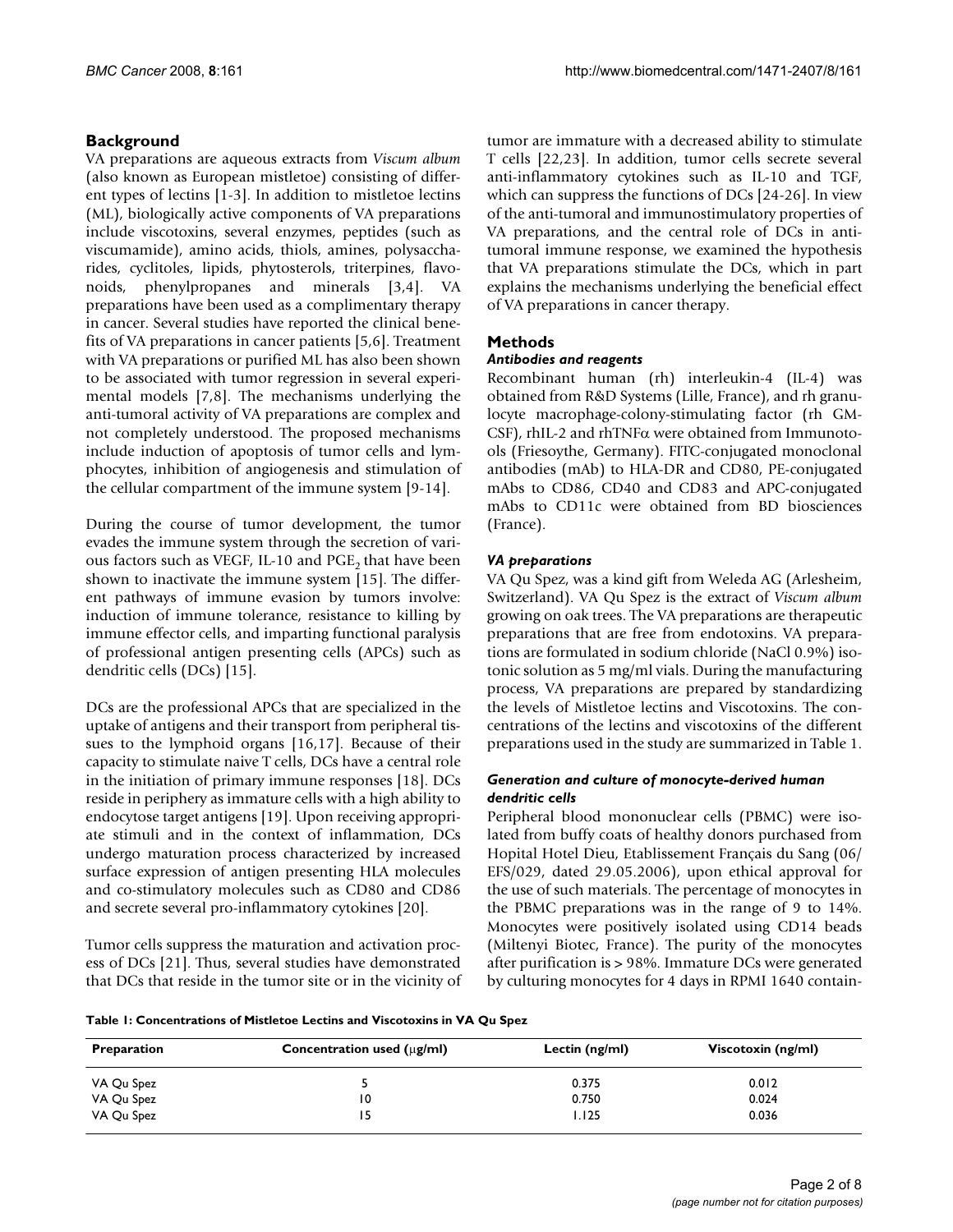ing 10% FCS, 50 U/ml penicillin, 50 μg/ml streptomycin, rhIL-4 (500 IU/106 cells), and rhGM-CSF (1000 IU/106 cells). Half of the medium, including all supplements, was replaced on second day.

# *Analysis of the expression of surface molecules by flow cytometry*

To investigate the effect of VA Qu Spez on DCs,  $0.5 \times 10^6$ immature four-day old DCs were either untreated or treated with TNF $\alpha$  (15 ng) or VA preparations (5, 10 and 15 μg) for 48 h. On day 6, cell surface staining was performed with specifically labeled mAbs and proceeded for flow-cytometry (LSR II, BD Biosciences, France). Ten thousand events were recorded and analyzed for each sample. Data were analyzed by BD FACSDIVA software (BD Biosciences, France).

## *Mixed lymphocyte reaction (MLR) with allogenic CD4+ T cells*

Responder CD4+ T cells used for allogeneic MLR assays were isolated from PBMC of healthy donors using a negative isolation kit (Dynal biotech-Invitrogen, France). DCs following 48 hr treatment with VA Qu Spez were washed extensively and were seeded with  $1 \times 10^5$  responder allogeneic T cells at DC:T cell ratios of 1:10, 1:20 and 1:40. After 4 days, the cells were pulsed for 16 h with  $0.5 \mu$ Ci (0.037 MBq) of (3H)thymidine. Radioactive incorporation was measured by standard liquid scintillation counting. The proliferation of cells was measured as counts per minute (mean  $\pm$  SEM of triplicate values) after subtracting values of responder T cell cultures alone.

# *Anergy assay to determine the activation status of the CD4 T cells in the co-culture with VA-treated DCs*

The anergy assay was performed according to a modified protocol originally described by Steinbrink et al [27]. Briefly, four-day old DCs were treated for 48 hrs with VA Qu Spez (15 μg/ml) or untreated or TNFα (15 ng/ml). Responder CD4+ T cells were then co-cultured during the first incubation at a density of 105 cells with 104 DC for 72 hrs. Then, T cells from the co-cultures were isolated by using CD4+ beads (Miltenyl Biotech) and rested for 24 hrs in the culture medium containing 2 U/ml IL-2. Subsequently, CD4+ T cells were re-stimulated with DCs generated from the same donor as that used for the first stimulation and have undergone similar VA Qu Spez treatment. After 48 hrs, the cells were pulsed for 16 h with 0.5 μCi (0.037 MBq) of  $(3H)$ thymidine. Radioactive incorporation was measured by standard liquid scintillation counting. The proliferation of cells was measured as counts per minute (mean  $\pm$  SEM of triplicate values). Tests were conducted in triplicates. Additionally, the levels of cytokines TNF-α and IFNγ in the co-culture were analysed.

# *Activation of melanoma specific cytotoxic T cell (CTL) clones by VA Qu Spez-treated DCs*

The melan-A-specific CTL clone M77-80 that was derived from tumor infiltrating lymphocytes of melanoma patient M77 is a kind gift from Dr. Nathalie Labarriere and Dr. Francine Jotereau [28,29]. The VA Qu Spez-treated DCs from HLA matched donor (HLA-A2, 104/well/200 μl RPMI 1640 medium supplemented with 10% AB serum) were cultured overnight with M77 CTLs (105) in 96 well round-bottomed plates along with the MART-1 peptide (1 μM) and 25 IU/mL rh IL-2. The activation of M77-80 was analyzed by measuring IFNγ and TNF $\alpha$  in the cell freesupernatants.

# *Analysis of cytokines*

Cytokines in the cell-free culture supernatant were quantified using BD CBA Human Inflammation kit and Human Th1/Th2 kits (BD Biosciences, France).

# *Statistical analysis*

Statistical significance was determined using the Mann-Whitney U test.

# **Results**

#### *VA Qu Spez enhances the expression of antigen presenting and co-stimulatory molecules on human DCs*

We initially characterized the effect of VA Qu Spez on the phenotype of human DCs. Four-day old immature DCs were treated with VA preparations for 48 hrs and cells were analyzed for the expression of various surface molecules (Figure 1). We have used DCs treated with 15 ng/ml of TNF-α as control in addition to the DCs that were left untreated. VA Qu Spez enhanced the expression by DCs of co-stimulatory molecules CD80 and CD86 (Figure 1) in dose-dependent manner. The expression of CD80 on DCs by 15 μg/ml concentration of VA Qu Spez (81.74  $\pm$  2.3% population and  $1632.8 \pm 152$  mean fluorescence intensity, MFI) was comparable to the DCs treated with TNF- $\alpha$  $(84.93 \pm 1.1\%$  and  $1644.25 \pm 195.4$  MFI). In addition, Qu Spez also significantly enhanced the percentage expression CD86 in a dose-dependent manner (Figure 1). However, the expression of HLA-DR, CD40 and CD83 were either unaltered or marginally increased (data not shown).

# *VA Qu Spez induces the secretion of pro-inflammatory cytokines IL-6 and IL-8 by DCs*

In addition to co-stimulatory molecules, DC-derived cytokines play a crucial role in priming T-cell response. We therefore analyzed whether the maturation process of DCs induced by VA Qu Spez is associated with the secretion of pro-inflammatory cytokines such as IL-6 and IL-8. The control DCs secreted  $86.02 \pm 23.3$  pg/ml of IL-8 and  $11.55 \pm 6.28$  pg/ml of IL-6 (n = 5 donors). However, as shown in Figure 2, VA Qu Spez significantly stimulated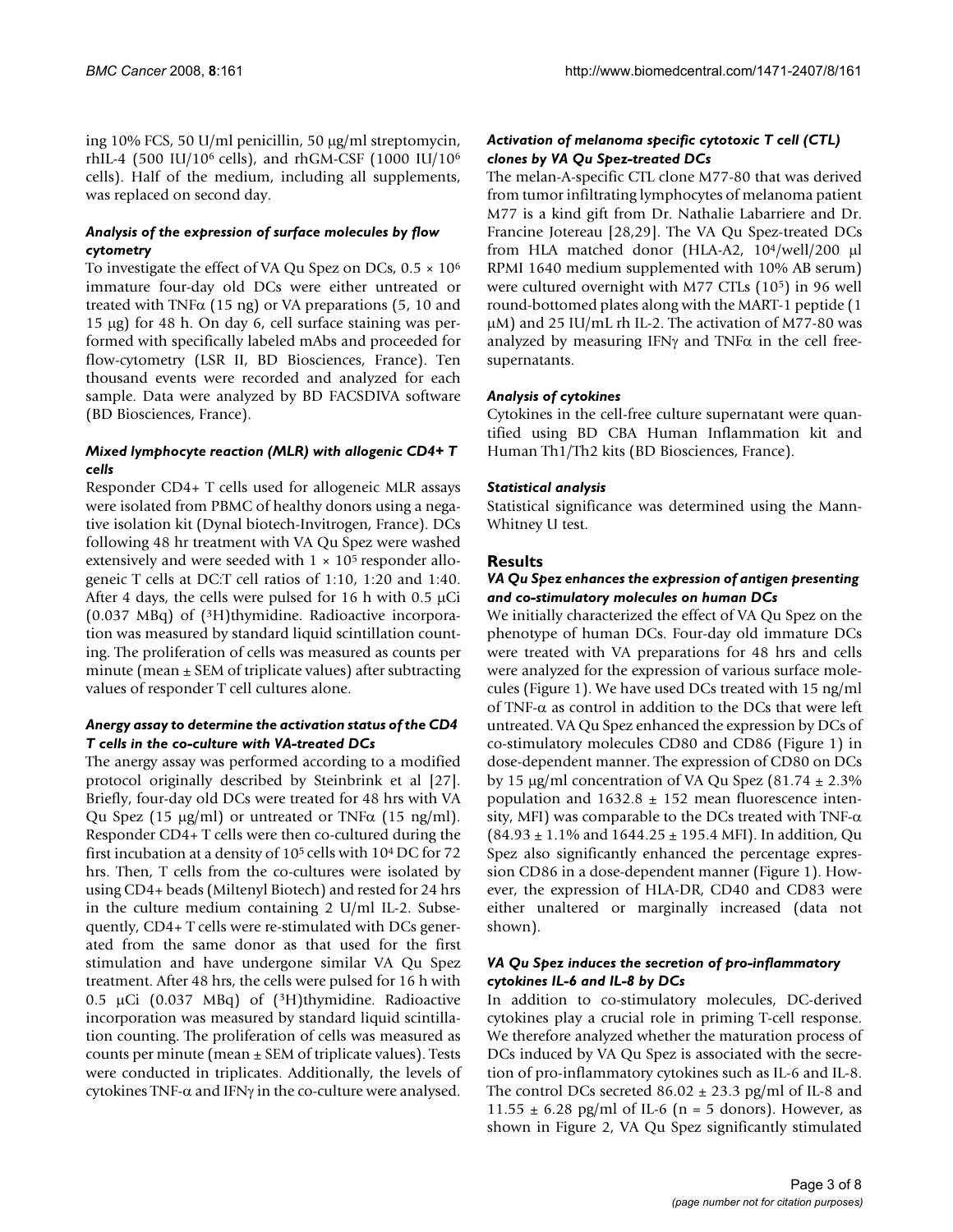

#### Figure 1

**DCs treated with VA Qu Spez show an increased expression of co-stimulatory molecules CD80 and CD86**. The 4-day-old DCs (0.5 × 106) were treated with medium alone (Control) or with 15 ng/ml TNF- $\alpha$  or with 5, 10 and 15 μg/ml of VA Qu Spez for 48 hours. The expression of CD80 (A and B) and CD86 (A and C) was analysed by flow cytometry (BD LSRII). Panel A shows the % of DCs positive for CD80 (open bars) and CD86 (filled bars), while mean fluorescence intensities were presented in Panels B and C. Data are presented as mean ± SEM from from five to six independent donors. Statistical significance  $(*, p < 0.05)$  as analysed by Mann-Whitney test is indicated.



#### Figure 2

**DCs treated with VA Qu Spez show an increased secretion of inflammatory cytokines IL-8 and IL-6**. The 4-day-old DCs  $(0.5 \times 10^6)$  were treated with medium alone (Control) or with 15 ng/ml TNF- $\alpha$  or with 5, 10 and 15 μg/ml of VA Qu Spez for 48 hours. The secretion (pg/ml) of IL-8 (Panel A) and IL-6 (Panel B) in cell free supernatants were analysed by cytokine bead array assay. Data are presented as mean  $\pm$  SEM from five to six independent donors. Statistical significance  $(*, p < 0.05)$  as analysed by Mann-Whitney test is indicated.

the secretion of IL-8 (308.052  $\pm$  48.60 pg/ml) and IL-6  $(54.97 \pm 41.27 \text{ pg/ml})$  by DCs. Together these results indicate that in addition to stimulating the expression of costimulatory molecules on DCs, VA Qu Spez induce the secretion of pro-inflammatory cytokines.

#### *VA Qu Spez-treated DCs stimulate T cell proliferation*

A major function of DCs is their ability to trigger the activation and proliferation of T cells. We thus examined whether maturation of DCs induced by VA Qu Spez is reflected in their capacity to stimulate CD4+ T cells in an allogeneic MLR. As shown in Figure 3, VA Qu Spez-treated DCs, stimulated the proliferation of CD4+ T cells in a dose-dependent manner. The extent of CD4+ T cell prolif-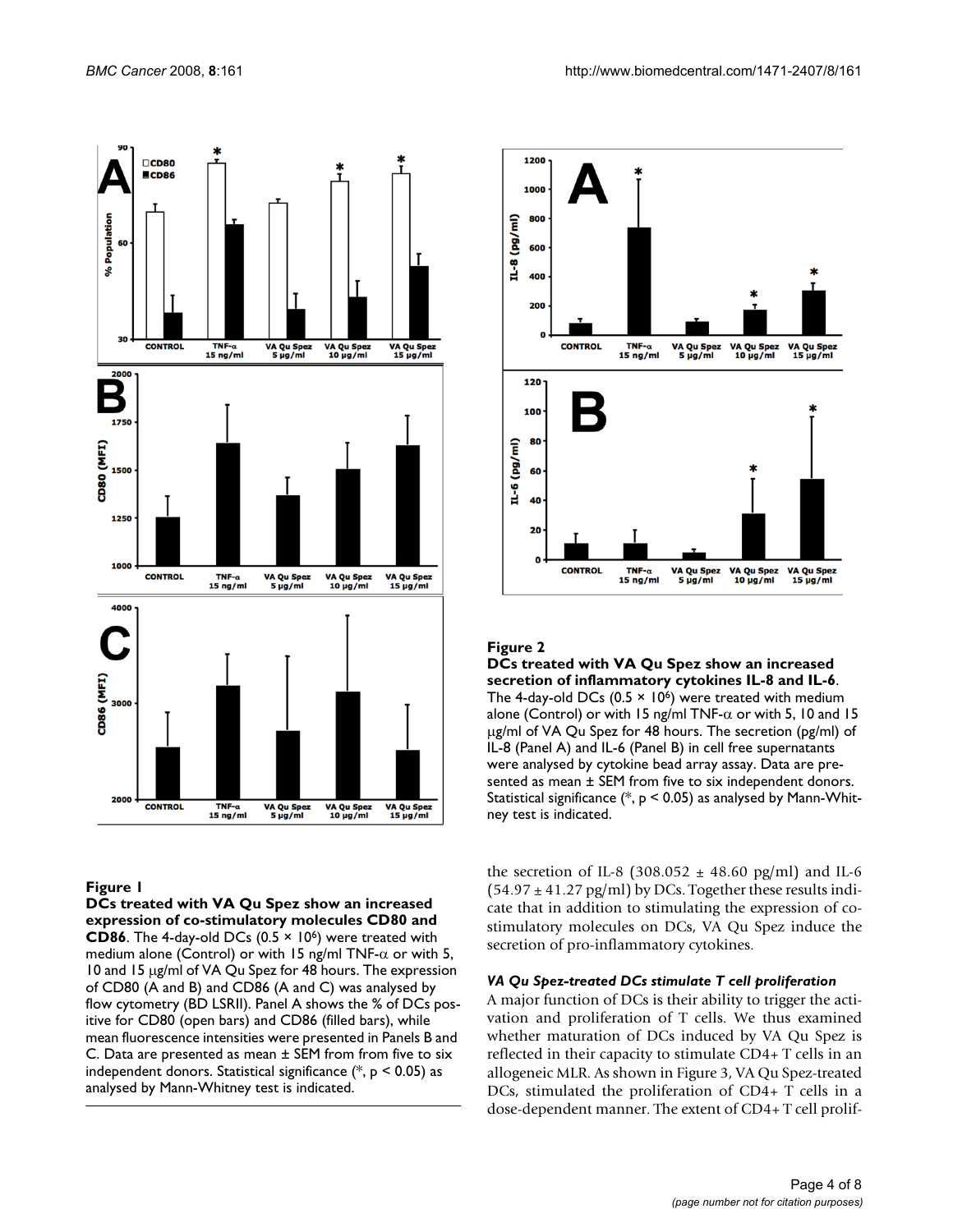

# **Figure 3**

**VA Qu Spez-treated DCs stimulate the proliferation of allogeneic CD4+ T cells**. The 4-day-old DCs (0.5 × 106) were treated with medium alone (Control) or with 15 ng/ml TNF- $\alpha$  or with 5, 10 and 15 μg/ml of VA Qu Spez for 48 hours. After 48 hr treatments, DCs were co-cultured with the allogeneic CD4+ T cells at different ratios in a round bottom 96-welled plate. After 4 days of co-culture, the cells were pulsed overnight with 0.5  $\mu$ Ci (0.037 MBq) of  $(3H)$ thymidine to quantify T-cell proliferation. Radioactive incorporation was measured by standard liquid scintillation counting, and the results were expressed as counts per minute (mean ± SEM of triplicate values). Statistical significance  $(*, p < 0.05)$  as analysed by Mann-Whitney test is indicated.

eration induced by VA Qu Spez-treated DCs was significant at DC-T cell ratios of 1:10 and 1:20.

# *VA Qu Spez-treated DCs do not induce anergy of CD4+ T cells*

We performed anergy assay to determine the activation status of the CD4 T cells in the co-culture with VA Qu Spez-treated DCs. As shown in Figure 4a, during first cycle of CD4+ T cell stimulation in a MLR (day 0–day 7), VA Qu Spez-treated DCs (81920  $\pm$  9070 cpm) show similar ability to stimulate the proliferation of CD4+ T cells as compared to TNF- $\alpha$  treated DCs (87439  $\pm$  3910 cpm). Interestingly, CD4+ T cells that were re-stimulated/challenged during second cycle of stimulation with VA Qu Spez-treated DCs show increased proliferation (202276 ± 2052 cpm) as compared to the control DCs (76236  $\pm$ 4436 cpm) and TNF- $\alpha$  treated DCs (154341  $\pm$  3224 cpm).

To further confirm that VA Qu Spez-treated DCs do not impart CD4+T cell anergy, we analysed for the secretion of T cell cytokines TNF-α and IFNγ in the DC-CD4+T cell cocultures. As shown in Figure 4b, CD4+ T cells that were restimulated/challenged during second cycle of stimulation with VA Qu Spez-treated DCs show increased secretion of above cytokines as compared to control DCs. These results suggest that maturation and activation of DCs induced by VA Qu Spez have functional repercussion on T cell activation and not T cell anergy.

# *VA Qu Spez-treated DCs stimulate melanoma specific M77-80 CTL clone*

Since, VA preparations have been used as a complimentary therapy in cancer we examined whether VA Qu Spezstimulated DCs facilitate anti-tumoral T cell responses. Therefore, HLA-matched VA Qu Spez-treated DCs were co-cultured with Melan-A/MART-1 specific M77-80 CTL clone (Figure 5). Strikingly, VA Qu Spez-treated DCs activated tumor antigen specific CTL clone as analyzed by the secretion of cytokines TNF-α and IFNγ.

# **Discussion**

Although VA preparations are widely used in clinical practice and cancer therapy, their mechanisms of action are yet to be fully understood. In our previous studies, we have shown that in addition to cytotoxic properties, VA preparations have immunostimulatory effects that facilitate tumor regression in experimental models [13]. However, to mount an effective anti-tumoral immune response, an increased expression of co-stimulatory molecules on the DCs, the sentinels of the immune system, accompanied by an enhanced secretion of pro-inflammatory cytokines that culminates in T cell proliferation is necessary.

DCs found within the tumor microenvironment are found to have a relatively immature phenotype characterized by low levels CD86, and surface HLA-DR expression and inability to produce pro-inflammatory cytokine [30,31]. Clinical studies with mistletoe lectins have shown that VA preparations stimulate the cytokine secretion and function of monocytes, the precursors of DCs [32]. The previous studies by Stein et al demonstrated that mistletoe extract and their isolated components influences the maturation of DC with an increased expression of co-stimulatory and antigen presenting molecules [33,34]. Furthermore, we found that the up-regulation of these molecules is accompanied by the induction of inflammatory cytokines by the VA preparations and stimulation of tumor specific T cells. Together these results suggest that induction of maturation and activation of human DCs is one of the mechanisms underlying the beneficial effect of VA preparations as complimentary therapy in cancer.

Previously, it has been demonstrated that VA lectin induces the gene expression of IL-1 alpha, IL-1 beta, IL-6, TNF-α, IFN-γ and GM-CSF from PBMC [35]. A recent clinical study has shown that the CD14+ monocytes from multiple myeloma patients could be induced to differentiate into functional DCs by culturing them with the cytokine cocktail consisting of GM-CSF, IL-4, IL-6, TNF-α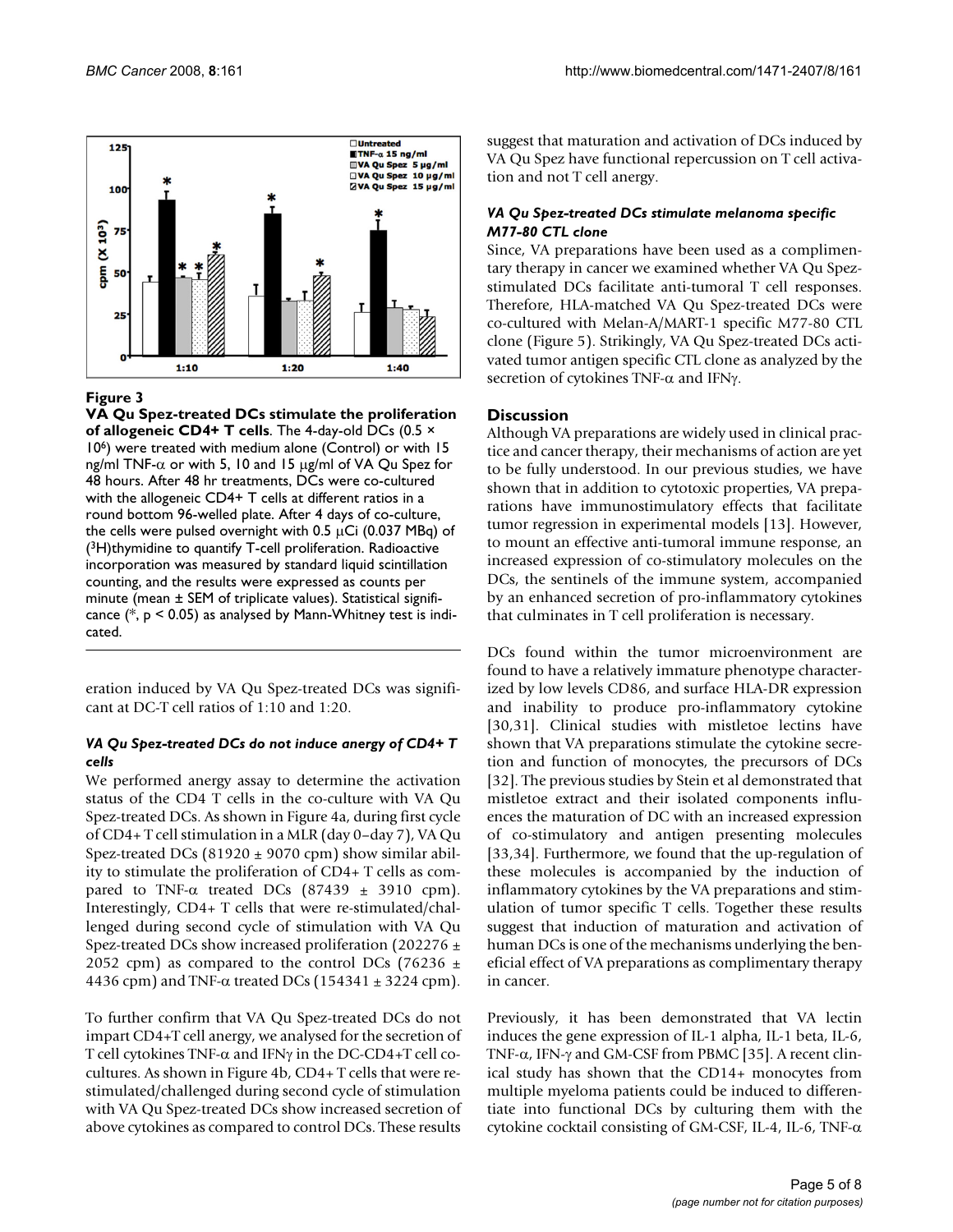

#### Figure 4

**VA Qu Spez-treated DCs do not induce CD4+ T cell**  anergy. The 4-day-old DCs (0.5 × 10<sup>6</sup>) were treated with medium alone (Control) or with 15 ng/ml TNF- $\alpha$  or with 15 μg/ml of VA Qu Spez for 48 hours. The DCs were then cocultured with the allogeneic CD4+ T cells at 1:10 ratio in a round bottom 96-welled plate for 72 hrs for the first cycle of stimulation. The T cells from in the co-cultures were then purified and were rested for 24 hrs in the presence of 2 IU/ ml of IL-2. These CD4+ T cells were then subjected for second cycle of stimulation with similiarly treated DCs from same donor. After 48 hrs of co-culture, the cells were pulsed overnight with 0.5 μCi (0.037 MBq) of  $(3H)$ thymidine to quantify T-cell proliferation (Panel A, filled bars). Radioactive incorporation was measured by standard liquid scintillation counting, and the results were expressed as counts per minute (mean ± SEM of triplicate values). DC-T cell co-cultures of first cycle of stimulation that were maintained for 7 days were used for the comparison (Panel A, open bars). Statistical significance (\*, p < 0.05) as analysed by Mann-Whitney test is indicated. The level of T cell cytokines IFNγ (Panels B and D) and TNF- $\alpha$  (Panels C and E) in the cell-free supernatants from above cultures were analysed by cytokine bead array. Panels B and C indicate the level of cytokines in DC-T cell co-cultures of first cycle of stimulation that were maintained for 7 days. Panels D and E present the level of cytokines in DC-T cell co-cultures of second cycle of stimulation.

and IL-1 $\beta$  for use in cancer immunotherapy [36]. Our data demonstrates that VA Qu Spez-mediated maturation of DCs and secretion of pro-inflammatory cytokines (IL-6 and IL-8) has repercussion on the stimulation of CD4+ T cells and their cytokine secretion. It is interesting to note that VA Qu Spez-treated DCs do not induce anergy of T cells as shown by the induction of proliferation and the



#### **Figure 5**

**VA Qu Spez-treated DCs stimulate melanoma specific M77-80 CTL clone**. The 4-day-old DCs (0.5 × 106) from HLA-A2 donor were treated with medium alone (Control) or with 15 ng/ml TNF- $\alpha$  or with 15 μg/ml of VA Qu Spez for 48 hours. The DCs (104/well/200 μl medium) were then cultured overnight with M77-80 CTLs (105) in 96 well round-bottomed plates along with the MART-1 peptide (1 μM) and 25 IU/mL rh IL-2. The activation of M77-80 was analyzed by measuring TNF $\alpha$  (Panel A) and IFN $\gamma$  (Panel B) in the cell free-supernatants by using cytokine bead array.

secretion of TNF- $\alpha$  and IFN<sub>Y</sub> by the CD4+ T cells. Thus, induction of DC-cytokines and T cell cytokines by VA Qu Spez represents a critical determinant in the development of effective innate immune responses against the tumor cells [37].

CD8+ cytotoxic T lymphocytes (CTLs) are critical for the elimination of tumor. Thus, therapies aimed at expansion of CTLs and their functions holds the key in mounting an effective anti-tumor immune response. The ability of the CTLs to recognize the processed peptides derived from the cellular genes, such as those encoding MART-1 or tyrosinase in melanoma, led to the recognition that protective immune responses are often directed towards tumor-associated, rather than tumor-specific, antigens [28,29]. Using Melan-A/MART-1 specific M77-80 CTL clone, we have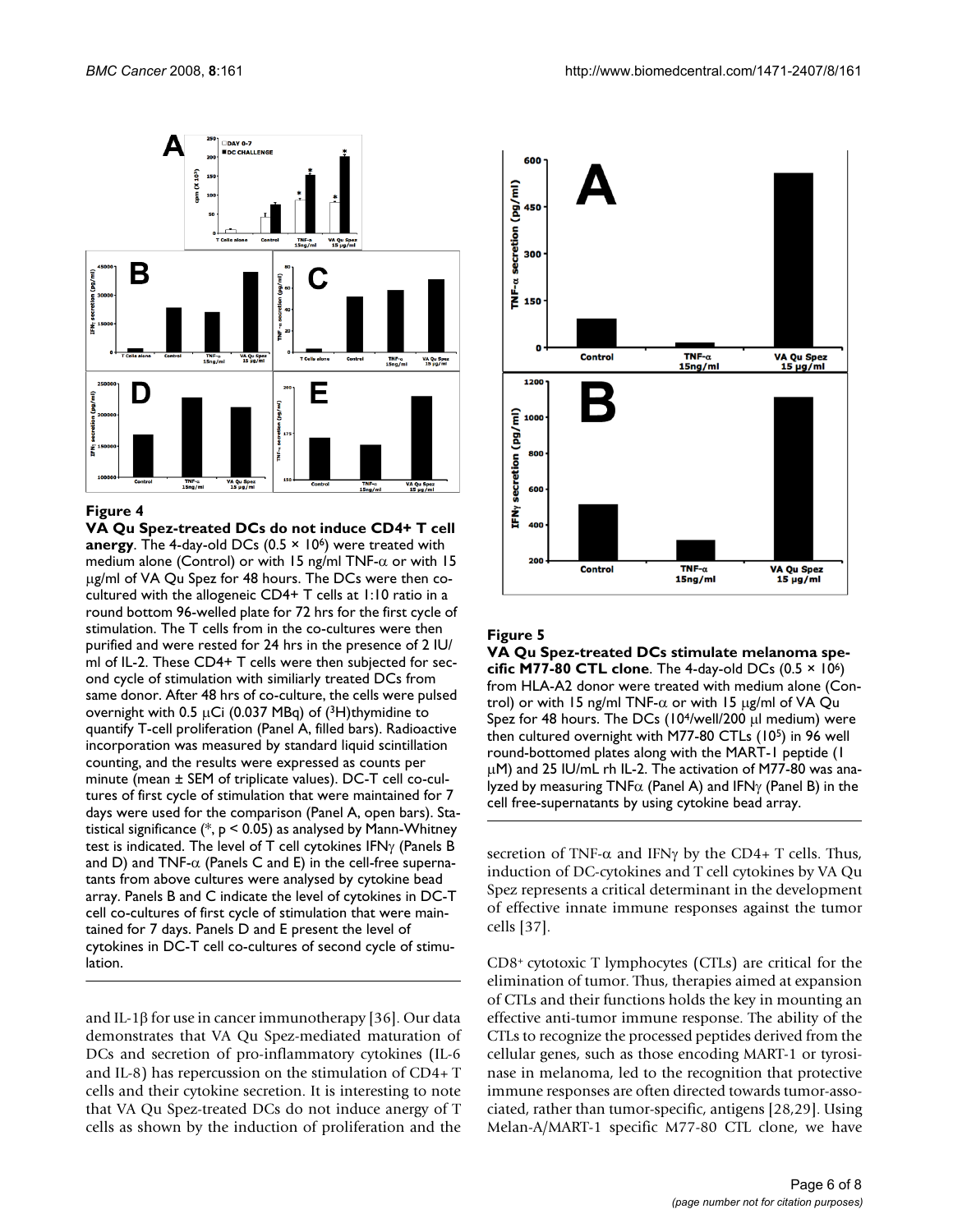shown that DCs "educated" by VA Qu Spez can mount an anti-tumoral immune response as suggested by the increased levels of secretion of TNF- $\alpha$  and IFN $\gamma$  by the CTLs in the co-culture. Further studies on the effect of the VA preparations on the DCs that have been subjected to inactivation by tumor factors, may provide strategies in dissecting the stimulatory effects of the VA preparations on the DCs.

# **Conclusion**

VA preparations are known to have cytotoxic properties towards the tumor cells. They are also known to improve the quality of life in the cancer patients. However, the mechanisms by which VA preparations stimulate the immune system and exert beneficial effects in patients are not yet clear. We have demonstrated the role of the VA preparations in stimulating the DCs with implications in the induction of anti-tumor immunity. However, these *in vitro* results need to be validated further in the context of clinical studies. The elucidation of immunostimulatory mechanisms of VA preparations is critical in understanding their role as complimentary therapy in cancer.

### **Competing interests**

This work was supported by research grant from Weleda AG. The authors declare that they have no competing interests.

#### **Authors' contributions**

SE, SVK and JB participated in the study design. SE, JP-DVH and SD performed experiments. SE, MDK, AF, SVK and JB analysed the data. SE, SVK and JB prepared the manuscript. All authors read and approved the final manuscript.

# **Acknowledgements**

The authors thank Prof. Francine Jotereau and Dr. Nathalie Labarriere (INSERM U601, Nantes, France) for the M77-80 CTL clone. The authors thank Rainier Dierdorf, Jean Chazarenc, Michael Werner and Marc Follmer for discussion. This work was supported by grants from Weleda AG, Switzerland, and by Institut National de la Santé et de la Recherche Médicale (INSERM) and Centre National de la Recherche Scientifique (CNRS), France. S.E is a recipient of fellowship from EGIDE, France.

#### **References**

- 1. Olsnes S, Stirpe F, Sandvig K, Pihl A: **[Isolation and characteriza](http://www.ncbi.nlm.nih.gov/entrez/query.fcgi?cmd=Retrieve&db=PubMed&dopt=Abstract&list_uids=7142144)[tion of viscumin, a toxic lectin from Viscum album L. \(mis](http://www.ncbi.nlm.nih.gov/entrez/query.fcgi?cmd=Retrieve&db=PubMed&dopt=Abstract&list_uids=7142144)[tletoe\).](http://www.ncbi.nlm.nih.gov/entrez/query.fcgi?cmd=Retrieve&db=PubMed&dopt=Abstract&list_uids=7142144)** *J Biol Chem* 1982, **257(22):**13263-13270.
- 2. Khwaja TA, Dias CB, Pentecost S: **[Recent studies on the antican](http://www.ncbi.nlm.nih.gov/entrez/query.fcgi?cmd=Retrieve&db=PubMed&dopt=Abstract&list_uids=3543783)[cer activities of mistletoe \(Viscum album\) and its alkaloids.](http://www.ncbi.nlm.nih.gov/entrez/query.fcgi?cmd=Retrieve&db=PubMed&dopt=Abstract&list_uids=3543783)** *Oncology* 1986, **43(Suppl 1):**42-50.
- 3. Franz H, Ziska P, Kindt A: **[Isolation and properties of three](http://www.ncbi.nlm.nih.gov/entrez/query.fcgi?cmd=Retrieve&db=PubMed&dopt=Abstract&list_uids=7316963) [lectins from mistletoe \(Viscum album L.\).](http://www.ncbi.nlm.nih.gov/entrez/query.fcgi?cmd=Retrieve&db=PubMed&dopt=Abstract&list_uids=7316963)** *Biochem J* 1981, **195(2):**481-484.
- Urech K, Schaller G, Jaggy C: [Viscotoxins, mistletoe lectins and](http://www.ncbi.nlm.nih.gov/entrez/query.fcgi?cmd=Retrieve&db=PubMed&dopt=Abstract&list_uids=16927522) **[their isoforms in mistletoe \(Viscum album L.\) extracts](http://www.ncbi.nlm.nih.gov/entrez/query.fcgi?cmd=Retrieve&db=PubMed&dopt=Abstract&list_uids=16927522) [Iscador.](http://www.ncbi.nlm.nih.gov/entrez/query.fcgi?cmd=Retrieve&db=PubMed&dopt=Abstract&list_uids=16927522)** *Arzneimittelforschung* 2006, **56(6A):**428-434.
- 5. Klopp R, Schmidt W, Werner E, Werner M, Niemer W, Beuth J: **Influence of complementary Viscum album (Iscador) admin[istration on microcirculation and immune system of ear,](http://www.ncbi.nlm.nih.gov/entrez/query.fcgi?cmd=Retrieve&db=PubMed&dopt=Abstract&list_uids=15816634)**

**[nose and throat carcinoma patients treated with radiation](http://www.ncbi.nlm.nih.gov/entrez/query.fcgi?cmd=Retrieve&db=PubMed&dopt=Abstract&list_uids=15816634) [and chemotherapy.](http://www.ncbi.nlm.nih.gov/entrez/query.fcgi?cmd=Retrieve&db=PubMed&dopt=Abstract&list_uids=15816634)** *Anticancer Res* 2005, **25(1B):**601-610.

- 6. Augustin M, Bock PR, Hanisch J, Karasmann M, Schneider B: **[Safety](http://www.ncbi.nlm.nih.gov/entrez/query.fcgi?cmd=Retrieve&db=PubMed&dopt=Abstract&list_uids=15727163) [and efficacy of the long-term adjuvant treatment of primary](http://www.ncbi.nlm.nih.gov/entrez/query.fcgi?cmd=Retrieve&db=PubMed&dopt=Abstract&list_uids=15727163) intermediate- to high-risk malignant melanoma (UICC/ AJCC stage II and III) with a standardized fermented European mistletoe (Viscum album L.) extract. Results from a multicenter, comparative, epidemiological cohort study in [Germany and Switzerland.](http://www.ncbi.nlm.nih.gov/entrez/query.fcgi?cmd=Retrieve&db=PubMed&dopt=Abstract&list_uids=15727163) 55(1):**38-49.
- 7. Braun JM, Ko HL, Schierholz JM, Beuth J: **[Standardized mistletoe](http://www.ncbi.nlm.nih.gov/entrez/query.fcgi?cmd=Retrieve&db=PubMed&dopt=Abstract&list_uids=12553054) [extract augments immune response and down-regulates](http://www.ncbi.nlm.nih.gov/entrez/query.fcgi?cmd=Retrieve&db=PubMed&dopt=Abstract&list_uids=12553054) [local and metastatic tumor growth in murine models.](http://www.ncbi.nlm.nih.gov/entrez/query.fcgi?cmd=Retrieve&db=PubMed&dopt=Abstract&list_uids=12553054)** *Anticancer Res* 2002, **22(6C):**4187-4190.
- 8. Park WB, Lyu SY, Kim JH, Choi SH, Chung HK, Ahn SH, Hong SY, Yoon TJ, Choi MJ: **[Inhibition of tumor growth and metastasis](http://www.ncbi.nlm.nih.gov/entrez/query.fcgi?cmd=Retrieve&db=PubMed&dopt=Abstract&list_uids=11776761) [by Korean mistletoe lectin is associated with apoptosis and](http://www.ncbi.nlm.nih.gov/entrez/query.fcgi?cmd=Retrieve&db=PubMed&dopt=Abstract&list_uids=11776761) [antiangiogenesis.](http://www.ncbi.nlm.nih.gov/entrez/query.fcgi?cmd=Retrieve&db=PubMed&dopt=Abstract&list_uids=11776761)** *Cancer Biother Radiopharm* 2001, **16(5):**439-447.
- 9. Bussing A, Schietzel M: **[Apoptosis-inducing properties of Vis](http://www.ncbi.nlm.nih.gov/entrez/query.fcgi?cmd=Retrieve&db=PubMed&dopt=Abstract&list_uids=10226520)[cum album L. extracts from different host trees, correlate](http://www.ncbi.nlm.nih.gov/entrez/query.fcgi?cmd=Retrieve&db=PubMed&dopt=Abstract&list_uids=10226520) [with their content of toxic mistletoe lectins.](http://www.ncbi.nlm.nih.gov/entrez/query.fcgi?cmd=Retrieve&db=PubMed&dopt=Abstract&list_uids=10226520)** *Anticancer Res* 1999, **19(1A):**23-28.
- 10. Stein GM, Pfuller U, Schietzel M, Bussing A: **[Toxic proteins from](http://www.ncbi.nlm.nih.gov/entrez/query.fcgi?cmd=Retrieve&db=PubMed&dopt=Abstract&list_uids=10928090) [European mistletoe \(Viscum album L.\): increase of intracel](http://www.ncbi.nlm.nih.gov/entrez/query.fcgi?cmd=Retrieve&db=PubMed&dopt=Abstract&list_uids=10928090)[lular IL-4 but decrease of IFN-gamma in apoptotic cells.](http://www.ncbi.nlm.nih.gov/entrez/query.fcgi?cmd=Retrieve&db=PubMed&dopt=Abstract&list_uids=10928090)** *Anticancer Res* 2000, **20(3A):**1673-1678.
- Stein GM, Pfuller U, Schietzel M, Bussing A: [Expression of inter](http://www.ncbi.nlm.nih.gov/entrez/query.fcgi?cmd=Retrieve&db=PubMed&dopt=Abstract&list_uids=11084611)**[leukin-4 in apoptotic cells: stimulation of the type-2 cytokine](http://www.ncbi.nlm.nih.gov/entrez/query.fcgi?cmd=Retrieve&db=PubMed&dopt=Abstract&list_uids=11084611) by different toxins in human peripheral blood mononuclear [and tumor cells.](http://www.ncbi.nlm.nih.gov/entrez/query.fcgi?cmd=Retrieve&db=PubMed&dopt=Abstract&list_uids=11084611)** *Cytometry* 2000, **41(4):**261-270.
- Stein GM, Pfuller U, Schietzel M, Bussing A: [Intracellular expres](http://www.ncbi.nlm.nih.gov/entrez/query.fcgi?cmd=Retrieve&db=PubMed&dopt=Abstract&list_uids=11062712)**[sion of IL-4 and inhibition of IFN-gamma by extracts from](http://www.ncbi.nlm.nih.gov/entrez/query.fcgi?cmd=Retrieve&db=PubMed&dopt=Abstract&list_uids=11062712) [European mistletoe is related to induction of apoptosis.](http://www.ncbi.nlm.nih.gov/entrez/query.fcgi?cmd=Retrieve&db=PubMed&dopt=Abstract&list_uids=11062712)** *Anticancer Res* 2000, **20(5A):**2987-2994.
- 13. Duong Van Huyen JP, Delignat S, Bayry J, Kazatchkine MD, Bruneval P, Nicoletti A, Kaveri SV: **[Interleukin-12 is associated with the in](http://www.ncbi.nlm.nih.gov/entrez/query.fcgi?cmd=Retrieve&db=PubMed&dopt=Abstract&list_uids=16412563) [vivo anti-tumor effect of mistletoe extracts in B16 mouse](http://www.ncbi.nlm.nih.gov/entrez/query.fcgi?cmd=Retrieve&db=PubMed&dopt=Abstract&list_uids=16412563) [melanoma.](http://www.ncbi.nlm.nih.gov/entrez/query.fcgi?cmd=Retrieve&db=PubMed&dopt=Abstract&list_uids=16412563)** *Cancer Lett* 2006, **243(1):**32-37.
- 14. Elluru S, Van Huyen JP, Delignat S, Prost F, Bayry J, Kazatchkine MD, Kaveri SV: **[Molecular mechanisms underlying the immu](http://www.ncbi.nlm.nih.gov/entrez/query.fcgi?cmd=Retrieve&db=PubMed&dopt=Abstract&list_uids=16927527)[nomodulatory effects of mistletoe \(Viscum album L.\)](http://www.ncbi.nlm.nih.gov/entrez/query.fcgi?cmd=Retrieve&db=PubMed&dopt=Abstract&list_uids=16927527) [extracts Iscador.](http://www.ncbi.nlm.nih.gov/entrez/query.fcgi?cmd=Retrieve&db=PubMed&dopt=Abstract&list_uids=16927527)** *Arzneimittelforschung* 2006, **56(6A):**461-466.
- 15. Drake CG, Jaffee E, Pardoll DM: **[Mechanisms of immune evasion](http://www.ncbi.nlm.nih.gov/entrez/query.fcgi?cmd=Retrieve&db=PubMed&dopt=Abstract&list_uids=16730261) [by tumors.](http://www.ncbi.nlm.nih.gov/entrez/query.fcgi?cmd=Retrieve&db=PubMed&dopt=Abstract&list_uids=16730261)** *Adv Immunol* 2006, **90:**51-81.
- 16. Banchereau J, Steinman RM: **[Dendritic cells and the control of](http://www.ncbi.nlm.nih.gov/entrez/query.fcgi?cmd=Retrieve&db=PubMed&dopt=Abstract&list_uids=9521319) [immunity.](http://www.ncbi.nlm.nih.gov/entrez/query.fcgi?cmd=Retrieve&db=PubMed&dopt=Abstract&list_uids=9521319)** *Nature* 1998, **392(6673):**245-252.
- 17. Banchereau J, Briere F, Caux C, Davoust J, Lebecque S, Liu YJ, Pulendran B, Palucka K: **[Immunobiology of dendritic cells.](http://www.ncbi.nlm.nih.gov/entrez/query.fcgi?cmd=Retrieve&db=PubMed&dopt=Abstract&list_uids=10837075)** *Annu Rev Immunol* 2000, **18:**767-811.
- 18. Cella M, Sallusto F, Lanzavecchia A: **[Origin, maturation and anti](http://www.ncbi.nlm.nih.gov/entrez/query.fcgi?cmd=Retrieve&db=PubMed&dopt=Abstract&list_uids=9039784)[gen presenting function of dendritic cells.](http://www.ncbi.nlm.nih.gov/entrez/query.fcgi?cmd=Retrieve&db=PubMed&dopt=Abstract&list_uids=9039784)** *Curr Opin Immunol* 1997, **9(1):**10-16.
- 19. Steinman RM, Inaba K, Turley S, Pierre P, Mellman I: **[Antigen cap](http://www.ncbi.nlm.nih.gov/entrez/query.fcgi?cmd=Retrieve&db=PubMed&dopt=Abstract&list_uids=10426272)[ture, processing, and presentation by dendritic cells: recent](http://www.ncbi.nlm.nih.gov/entrez/query.fcgi?cmd=Retrieve&db=PubMed&dopt=Abstract&list_uids=10426272) [cell biological studies.](http://www.ncbi.nlm.nih.gov/entrez/query.fcgi?cmd=Retrieve&db=PubMed&dopt=Abstract&list_uids=10426272)** *Hum Immunol* 1999, **60(7):**562-567.
- 20. Inaba K, Turley S, Yamaide F, Iyoda T, Mahnke K, Inaba M, Pack M, Subklewe M, Sauter B, Sheff D, *et al.*: **[Efficient presentation of](http://www.ncbi.nlm.nih.gov/entrez/query.fcgi?cmd=Retrieve&db=PubMed&dopt=Abstract&list_uids=9841929) [phagocytosed cellular fragments on the major histocompat](http://www.ncbi.nlm.nih.gov/entrez/query.fcgi?cmd=Retrieve&db=PubMed&dopt=Abstract&list_uids=9841929)[ibility complex class II products of dendritic cells.](http://www.ncbi.nlm.nih.gov/entrez/query.fcgi?cmd=Retrieve&db=PubMed&dopt=Abstract&list_uids=9841929)** *J Exp Med* 1998, **188(11):**2163-2173.
- 21. Rabinovich GA, Gabrilovich D, Sotomayor EM: **[Immunosuppres](http://www.ncbi.nlm.nih.gov/entrez/query.fcgi?cmd=Retrieve&db=PubMed&dopt=Abstract&list_uids=17134371)[sive strategies that are mediated by tumor cells.](http://www.ncbi.nlm.nih.gov/entrez/query.fcgi?cmd=Retrieve&db=PubMed&dopt=Abstract&list_uids=17134371)** *Annu Rev Immunol* 2007, **25:**267-296.
- 22. Wang Z, Cao Y, Albino AP, Zeff RA, Houghton A, Ferrone S: **[Lack](http://www.ncbi.nlm.nih.gov/entrez/query.fcgi?cmd=Retrieve&db=PubMed&dopt=Abstract&list_uids=8432869) [of HLA class I antigen expression by melanoma cells SK-](http://www.ncbi.nlm.nih.gov/entrez/query.fcgi?cmd=Retrieve&db=PubMed&dopt=Abstract&list_uids=8432869)MEL-33 caused by a reading frameshift in beta 2-microglob[ulin messenger RNA.](http://www.ncbi.nlm.nih.gov/entrez/query.fcgi?cmd=Retrieve&db=PubMed&dopt=Abstract&list_uids=8432869)** *J Clin Invest* 1993, **91(2):**684-692.
- 23. Natali PG, Nicotra MR, Bigotti A, Venturo I, Marcenaro L, Giacomini P, Russo C: **[Selective changes in expression of HLA class I pol](http://www.ncbi.nlm.nih.gov/entrez/query.fcgi?cmd=Retrieve&db=PubMed&dopt=Abstract&list_uids=2672003)[ymorphic determinants in human solid tumors.](http://www.ncbi.nlm.nih.gov/entrez/query.fcgi?cmd=Retrieve&db=PubMed&dopt=Abstract&list_uids=2672003)** *Proc Natl Acad Sci USA* 1989, **86(17):**6719-6723.
- 24. Hicklin DJ, Marincola FM, Ferrone S: **[HLA class I antigen down](http://www.ncbi.nlm.nih.gov/entrez/query.fcgi?cmd=Retrieve&db=PubMed&dopt=Abstract&list_uids=10203751)[regulation in human cancers: T-cell immunotherapy revives](http://www.ncbi.nlm.nih.gov/entrez/query.fcgi?cmd=Retrieve&db=PubMed&dopt=Abstract&list_uids=10203751) [an old story.](http://www.ncbi.nlm.nih.gov/entrez/query.fcgi?cmd=Retrieve&db=PubMed&dopt=Abstract&list_uids=10203751)** *Mol Med Today* 1999, **5(4):**178-186.
- 25. Rivoltini L, Carrabba M, Huber V, Castelli C, Novellino L, Dalerba P, Mortarini R, Arancia G, Anichini A, Fais S, *et al.*: **[Immunity to can](http://www.ncbi.nlm.nih.gov/entrez/query.fcgi?cmd=Retrieve&db=PubMed&dopt=Abstract&list_uids=12445284)-**